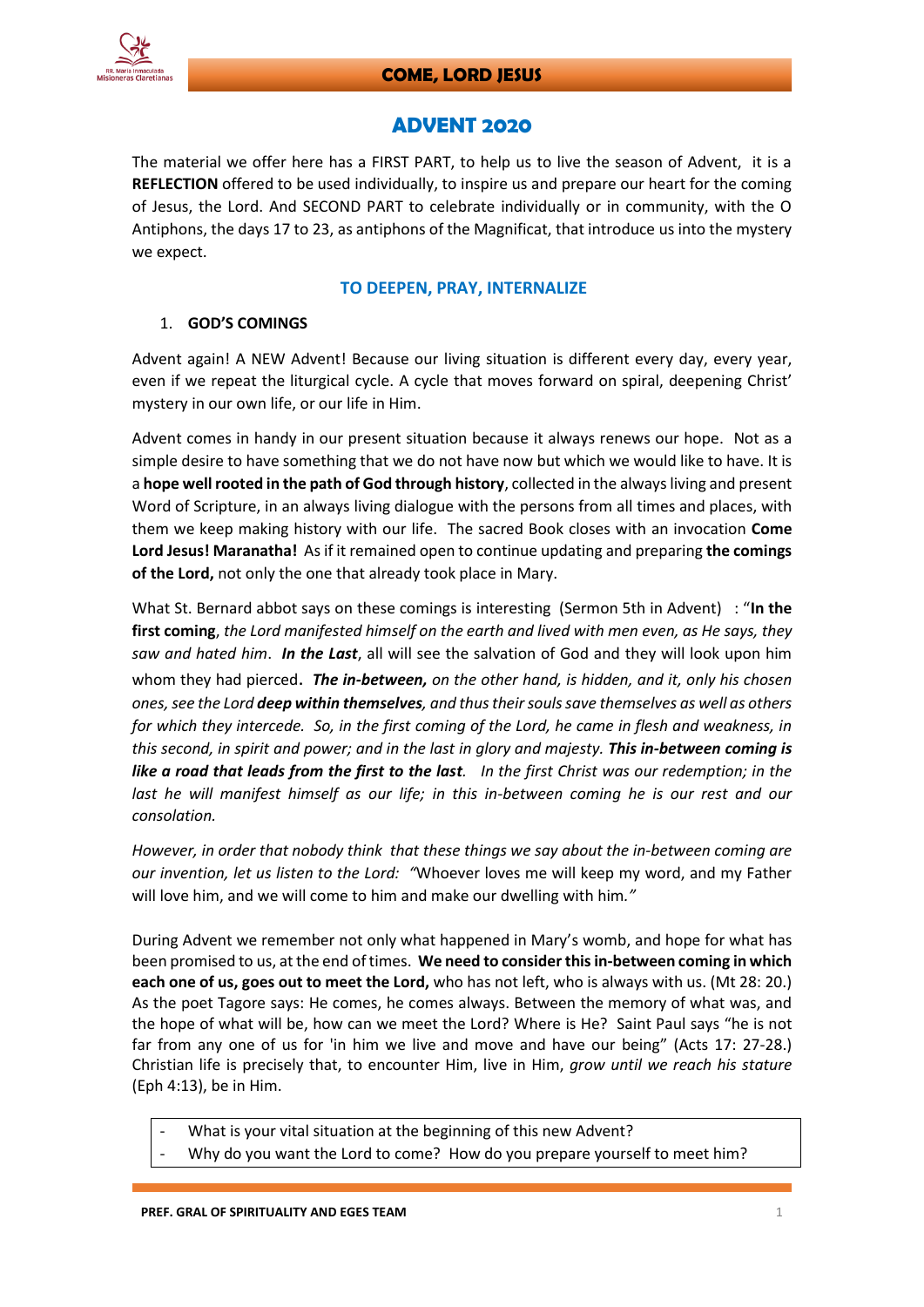

# **2. TO KNOW GOD**

This in-between coming happens **in our inner being**, where God secretly dwells. **We do not have to go to any external place to meet the Lord who comes, because it is from our inner being from where we go out in truth to his encounter.** We need this familiarity with the God who dwells in us, because on **knowing him from our inner being** we will be able to recognize him on our life journeys, in the hungry, thirsty, naked, in the prisoner… (Mt 25: 35-46), in the persons who surprise us and help us to rethink and change (Mc 7: 24-30), in the events… If we do not know him, we will not recognize him.

To know God is a theme that goes through the whole Bible. The people of Israel is stupid and foolish, because it does not know God (Jer 4:22), "Israel does not know, my people has not understood." (Is 1:3). The lack of knowledge of God leads the people to its ruin, to the disaster. For the sacred authors it is "obvious" to know God in his works (specially the human being the best of his works,) in his actions in creation and in history. Failure to do so, it is stupidity, lack of wisdom.

It is a petition of our Foundress Venerable Ma. Antonia París: "… give me, O Lord, light to know you and to know me and to know all that you want from me." Of our Founder St. Anthony Ma. Claret "Grant that I may know You and make You known."

It is a theme present also in many other saints: St. Augustin, St. Ignatius… to know ourselves and to know Him. The God more intimate to us than our own intimacy. We speak of an active knowledge in love, keeping his Word, and welcoming his presence in our inner being. The Holy Spirit has been poured out in our hearts, we are Temples of the Spirit and He gives witness to the Love of the Father and of the Son, and to the love with which each one of us is loved, to his presence in our intimacy.

Thus, this can be the orientation of the present Advent

- Where do you seek God? Where can you say that you find Him?
- What does it mean for you to be inhabited by God?
- What do you know about God? What relation does it have with your own knowledge?

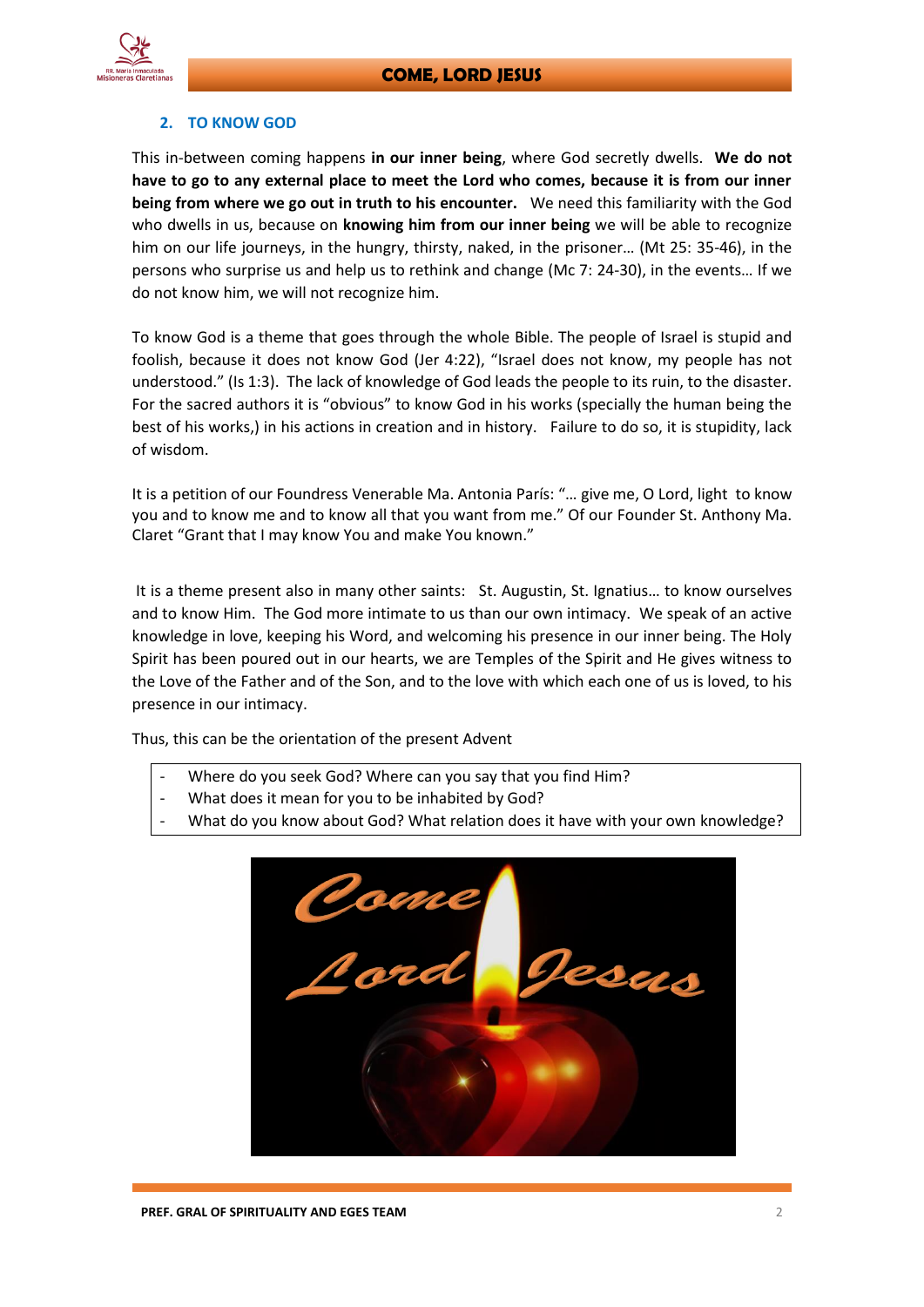

# **TO PRAY AND CELEBRATE WITH THE O! ANTIPHONS**

#### **MARANATHA : COME LORD JESUS!**

The center of the liturgy of the first Christians is to invoke Jesus Lord, to celebrate his living and risen presence. They gave to Jesus the name and the lordship that the Old Testament gave to Yahweh, whose name they could not say and that they translated as Adonai (in Hebrew), Maran (in Aramaic) or Kyrios (in Greek): Jesus is the Lord! Not as an expression of power like other "lords", but as an expression of the paschal life, handed over for love to the extreme.

And as Christians we continue to invoke Jesus as Lord and we await Him because we need him and we are grateful for his presence, because we discover in him the saving hand of God; we invoke him: Maranatha! as the expression of **a desire**, Come Lord! And also, as the expression of **a reality**: The Lord is coming!

It is the repeated and updated cry of the Advent. MARANATHA! This was the way that the first Christians greeted each other; such was their hope and the feeling of the presence of Jesus among them. Expression of joy, of integral peace, of trust, of security, of strength in the persecution.

Today some persons use this expression as a mantra in the practice of meditation, accompanying by breathing. As we repeat the word Maranatha, we renounce to the images that could stir up thoughts. When we prepare ourselves to pray, it is the Spirit that prays in us, because we do not know how to do it (Rom 8:26-27) it is the prayer of Christ who dwells in us, and the emptier, the more space we can leave to him, we are less in the way with our distractions or imagination. Thus, the use of the word Maranatha as a way to silence and to center our spirit, to make place for the Spirit.

Late into Advent, approaching the celebration of the Birth of Jesus the Lord, from December 17, **we enter in the liturgical nucleus, by the hand of Mary,** the Mother, with the Gospels of the last week of Advent and with the **Major Antiphons**, that introduce the song of the Magnificat in the celebration of Vespers, and that go back to the first centuries of Christianity. They are the so called "O Antiphons" they were sung and still are in the cathedrals and monasteries with great solemnity. They include all the invocations Come! Maranatha! Applying to the Expected Lord diverse titles of great biblical richness.

They are short prayers addressed to Christ Jesus that condense the spirit of Advent and Christmas, in three attitudes: **the admiration** of the Church before the mystery of God made man: "O!" **The deeper understanding** of Christ's mystery. And the urgent supplication **"come."** These three attitudes are present in all the Antiphons and as we meditate on them they will grow in us.

"They show a progression in the development of the mystery of Christ, from its remote preparation reminding us the WISDOM, that has arranged all things in the original creation, to the EMMANUEL, 'GOD WITH US" PRESENCE OF God Love, clothed with our nature in Bethlehem, and suggesting through the others antiphons a progress and nearness of God to the human creature, along Salvation History."<sup>1</sup>

<sup>1</sup>Alegre Vilas, José. *Ven. Cantos de amor para acoger la Navidad.* Ed. PPC, 2019. This book and other materials by this monk of Poblet has guided the reflections and comments of the Antifonas.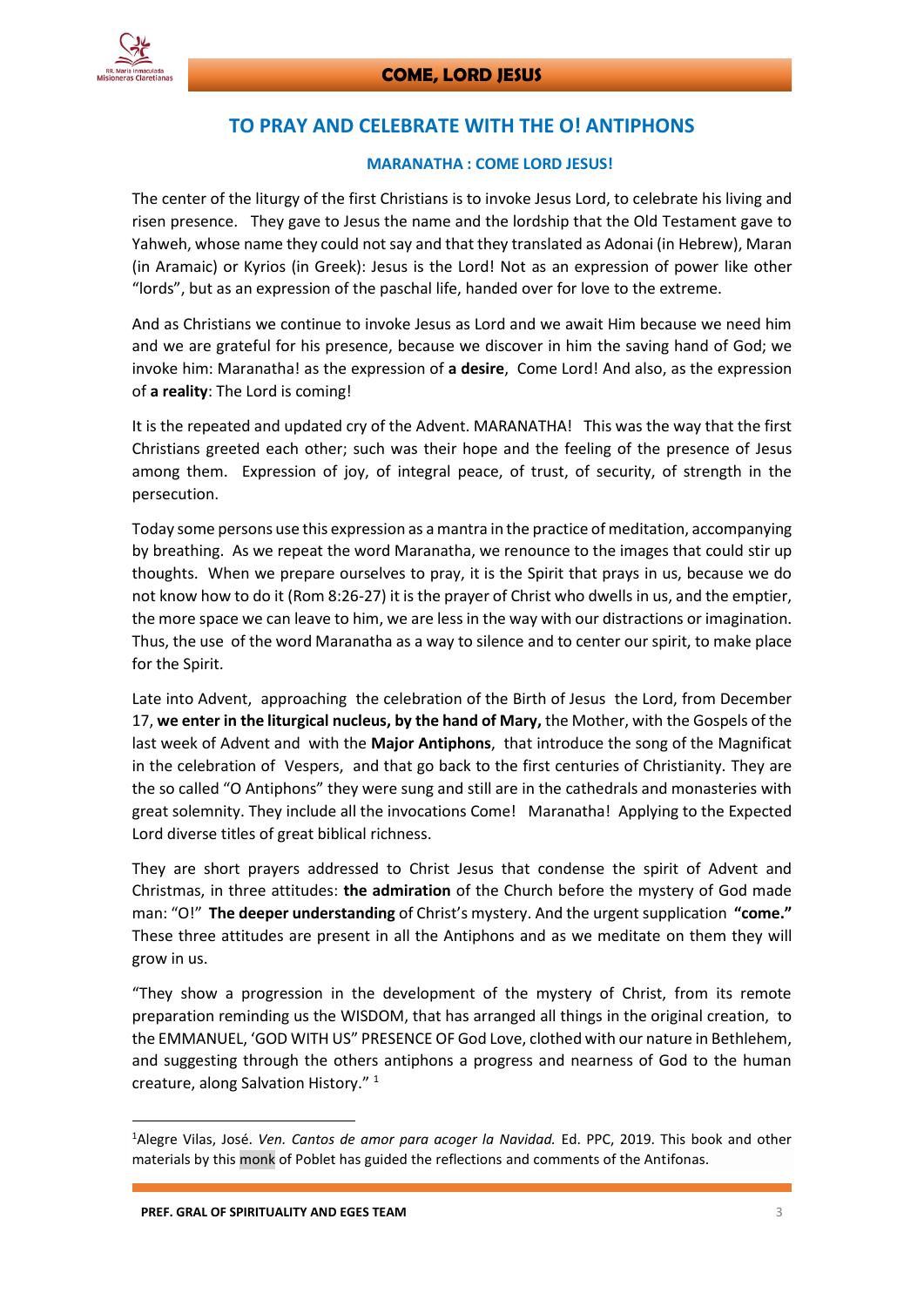# **COME, LORD JESUS**



Turning our gaze to our society, we are really in need of the Word' WISDOM, of a LIGHT that may dispel the shadows, a foundation a CORNER STONE for our homes and encounters, we need a God who sprouts as a RENEWAL in the extinct faith, a God who has already come and has made of us his TEMPLE, his home and has left us the KEY to enter: HOLY MARY. With her, with Holy Mary of Advent, Mother of God and our mother we shout loudly and with trust: COME, come. With her we will deepen in the amazement, in the KNOWLEDGE OF Jesus, the expected of all times, we will strengthened our Hope, because Mary continues today giving birth to Jesus, the Lord, the Christ.

As an anecdote it can be said that the initial letters of each of these antiphons in Latin, reading from the last to the first form the acrostic **ERO CRAS**, which means "**I shall be tomorrow."** This alludes clearly to the next day, which is **Christmas**, the day of **Jesus** birth in Bethlehem.

#### **December 17**

**O Wisdom,** O holy Word of God**,** you govern all creation with your strong yet tender care. Come and show your people the way to salvation.

Day 17 invites us to consider the **Wisdom of God**, a prerogative that belongs to God alone, which is manifested in the work of creation, as an expression of his Love and Benevolence.

*To whom has wisdom's root been revealed? Who knows her subtleties? There is but one, wise and truly awe-inspiring, seated upon his throne: It is the LORD; he created her, has seen her and taken note of her. He has poured her forth upon all his works, upon every living thing according to his bounty; he has lavished her upon his friends. Fear of the LORD is glory and splendor, gladness and a festive crown.* (Eclo 1: 6-10)

Creation with its splendor, beauty and perfection awakens in us **amazement and the ardent desire**, the nostalgia of the Creator's hand, thus "O." But **it is also a cry,** first of all of creation itself which groans for the mistreatment it suffers, the abandonment, the manipulation… as we are seeing especially during this year dedicated to *Laudato Si*. It is a cry of humankind disoriented, in pain and lost in the journey of history. We are touching our deepest weakness, thus we cry out **COME,** and show us the way! The words of Jesus resound within us "**I am the Way, the Light and the Life**" of whom the apostle Paul says: **Christ is the power of God and the wisdom of God**.(1Cor. 1:24)

The book of Wisdom responds also to this cry and transmit to us hope when it declares that the Wisdom of God "**renews the universe;** And passing into holy souls from age to age, she produces friends of God and prophets.(Wis 7:27)

Our God is a God who has ears, as history has manifested it, he listens to the cry of his children, he listens to the groaning of the earth that cries as in the pains of childbirth and He does not abandon his creatures. Wisdom entered once more in the good soul of a woman, Holy Mary to begin a loving relationship, of friendship, life, and hope with her, and through her with the whole humankind. God, the Creator of all Beauty put the recreation in the hands of a human creature. He knocks again to the door of a simple heart to ask for collaboration. He invites her to beget Life in the world, in history, to give birth and vanish the "pain" of childbirth of the new and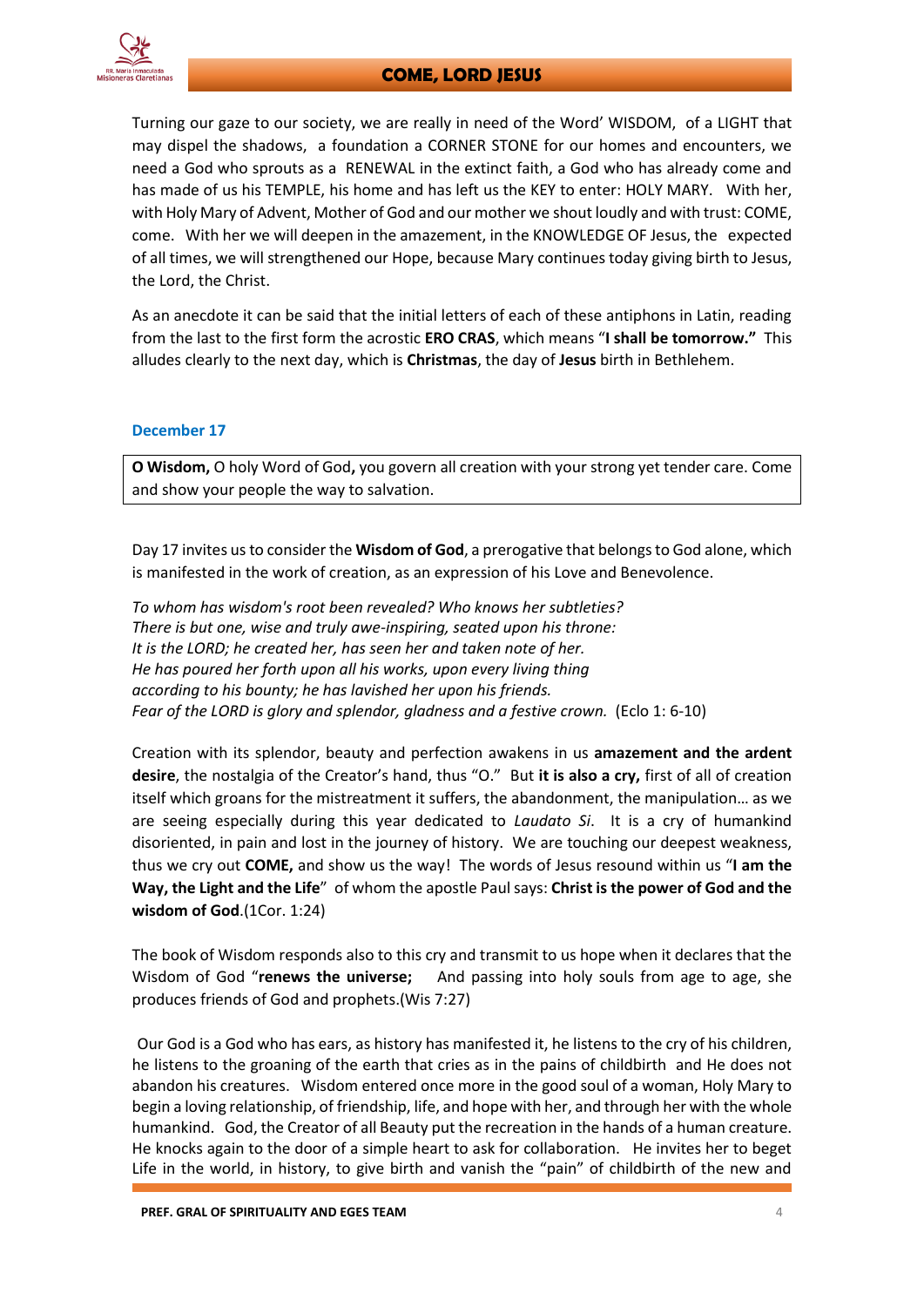

definitive Creation. He does not impose on her his project he only presents it and waits for Mary's free response. "Everything was awaiting your response" as the poet Casaldáliga says… and Mary says YES, and Love begets again love in the human creature, definitive Love to make new all things. Christ begotten in Mary's womb, is he who makes new all things. (Ap 21:5)

The journey of salvation undertaken by the divine Wisdom keeps waiting for answers, collaborators and renovators. In this journey Mary invites us to remain in the same relation of friendship and availability she lived with her Creator and Lord.

# **December 18**

**O Sacred Lord** of ancient Israel, who showed yourself to Moses in the burning bush. who gave him the holy law on Sinai Mountain: Come, stretch out your mighty hand to set us free.

We are invited to contemplate **God as the Shepherd of his people**, he takes care of it, and calls Moses to be his instrument of salvation. He shows us the passion of the flame and of the encounter with the Lord. We welcome the strength of his Word:

Meanwhile Moses was tending the flock of his father-in-law Jethro, the priest of Midian. Leading the flock across the desert, he came to Horeb, the mountain of God. There an angel of the LORD appeared to him in fire flaming out of a bush. As he looked on, he was surprised to see that the bush, though on fire, was not consumed. So Moses decided, "I must go over to look at this remarkable sight, and see why the bush is not burned." When the LORD saw him coming over to look at it more closely, God called out to him from the bush, "Moses! Moses!" He answered, "Here I am." God said, "Come no nearer! Remove the sandals from your feet, for the place where you stand is holy ground. I am the God of your father," he continued, "the God of Abraham, the God of Isaac, the God of Jacob." Moses hid his face, for he was afraid to look at God. But the LORD said, "I have witnessed the affliction of my people in Egypt and have heard their cry of complaint against their slave drivers, so I know well what they are suffering.

Therefore, I have come down to rescue them from the hands of the Egyptians and lead them out of that land into a good and spacious land, a land flowing with milk and honey… Come, now! I will send you to Pharaoh to lead my people, the Israelites, out of Egypt." But Moses said to God, "Who am I that I should go to Pharaoh and lead the Israelites out of Egypt?" He answered, "I will be with you; and this shall be your proof that it is I who has sent you: when you bring my people out of Egypt, you will worship God on this very mountain." "But," said Moses to God, "when I go to the Israelites and say to them, 'The God of your fathers has sent me to you,' if they ask me, 'What is his name?' what am I to tell them?" God replied, "I am who am." Then he added, "This is what you shall tell the Israelites: I AM sent me to you."

God spoke further to Moses, "Thus shall you say to the Israelites: Yahweh, the God of your fathers, the God of Abraham, the God of Isaac, the God of Jacob, has sent me to you. "This is my name forever; this is my title for all generations. (cf Ex 3:1-15)

This is a text very rich in content, on the essence of God and of the human being. The God who seeks us with passion and who enjoys the relationship with men, the God who listens and sees, the God pro-vocateur that seeks collaborators in his liberating mission… and Moses overwhelmed with fear that makes him cover his mouth, who questions the identity of the God who speaks to him and sends him, who doubts of his own ability, who dialogues with Yahweh.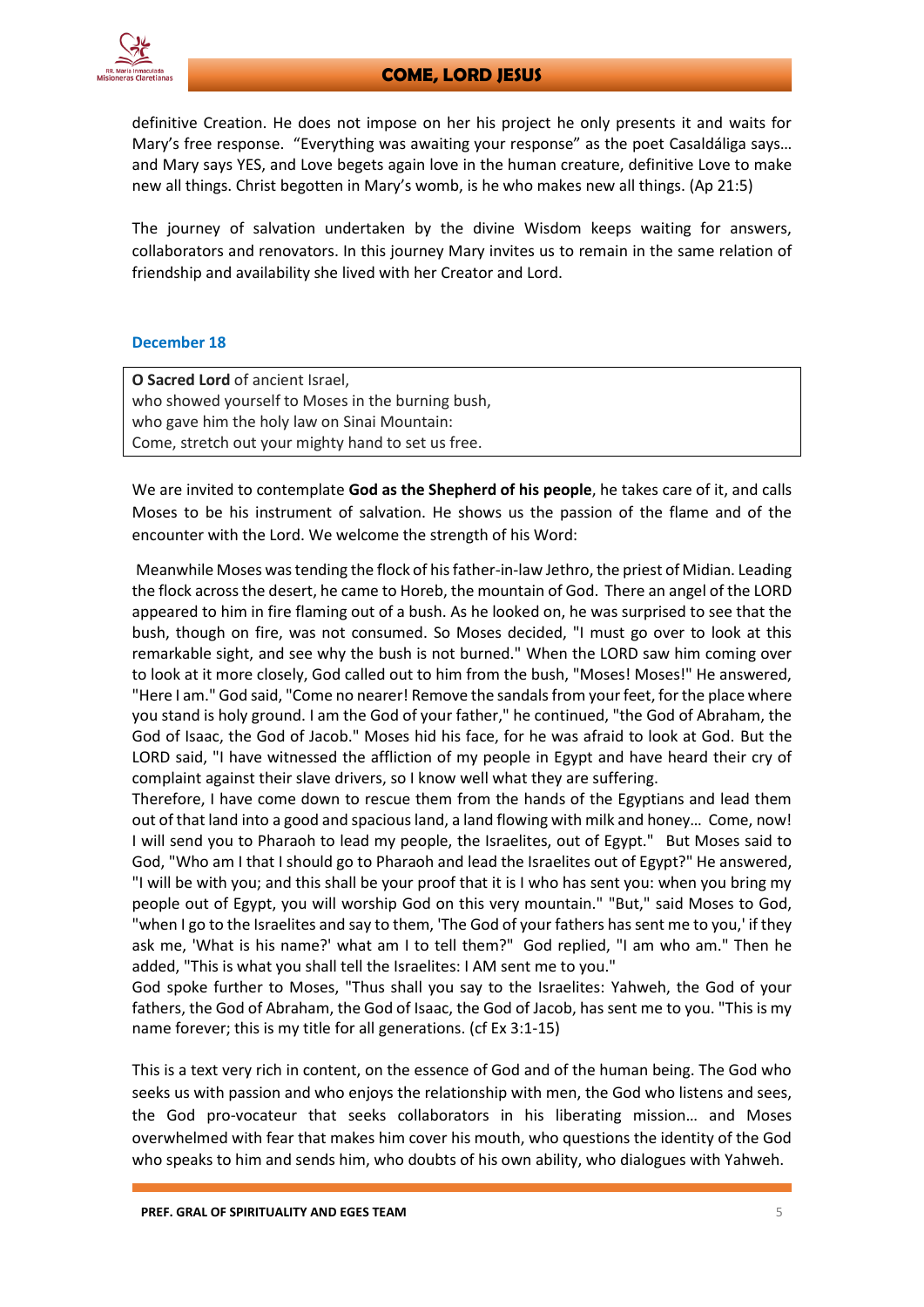

Moses obeys and really liberates Israel from the Egyptian dominion. Adonai, the Shepherd of Israel, besides liberating seeks a relation of communion and will give on mount Sinai a Law to the People to be at the service of life and justice. He did not reach his goal, and he will come down from the Mountain to speak to the heart of the people, clothed with its own nature, to teach the Way to the Promised Land, the road to love.

*Hail, favored one! The Lord is with you… The Holy Spirit will come upon you, and the power of the Most High will overshadow you Therefore the child to be born will be called the Son of God…* (Lk 1:28ff)

Mary allows the Spirit of God to hold her and from this embrace the Word is born clothed with our nature, to hold us and show to us his love with a Word and with human works. Mary sings out of joy when she experiences the embrace of the divine love and makes her *Magnificat*, her own life that brings hope to the heart of the human creature.

Let us hope he will send also now his Word and soften with it our heart. May it find in our heart the necessary echo: **LET IT BE DONE!** Thus Holy Mary teaches us: *let it be done unto me, not the written and mute word, but the incarnate and living word…vitally engraved in human shape in my womb… in short, be it done unto me, as it has never been done in any other human being before me and will never be repeated after me… Let it be done unto me, aspiring it in silence, as a personal incarnation, personally owned by me in my inner being.* "(S.Bernardo, Praising the Virgin Mary)

# *Come shepherd of the house of Israel, with the power of your arms, the Word, your Word and the Spirit of Love.*

## **19 diciembre**

O Shoot from the Stem of Jesse, you have been raised up as a sign for all peoples; kings stand silent in your presence; the nations bow down in worship before you. Come, let nothing keep you from coming to our aid.

Today's invocation is an urgent cry: Come, do not delay anymore. It is an ardent desire with a certain tone of anguish. It appears in a heart that has not yet lost hope completely and is still able to see the SHOOT from the stem of of Jesse.

*But a shoot shall sprout from the stump of Jesse, and from his roots a bud shall blossom. The Spirit of the LORD shall rest upon him: a spirit of wisdom and of understanding, A spirit of counsel and of strength, a spirit of knowledge and of fear of the LORD,* (Is 11, 1-2)

This Spirit is alive but as dormant in the heart of humanity. Silenced. In each one of us. As poet Maragall says: "when a branch cannot hold anymore **the spring it has inside**, through the abundant leaves **a flower sprouts** as a wonderful expression" God knows the need we have of his help, his children, and he has always ready the awakening of his spring in the human heart.

The spring like fabric of human history begins with Mary's Yes. She proclaims the saving power that enters History to change the present order as she sings in her Magnificat. She lives a life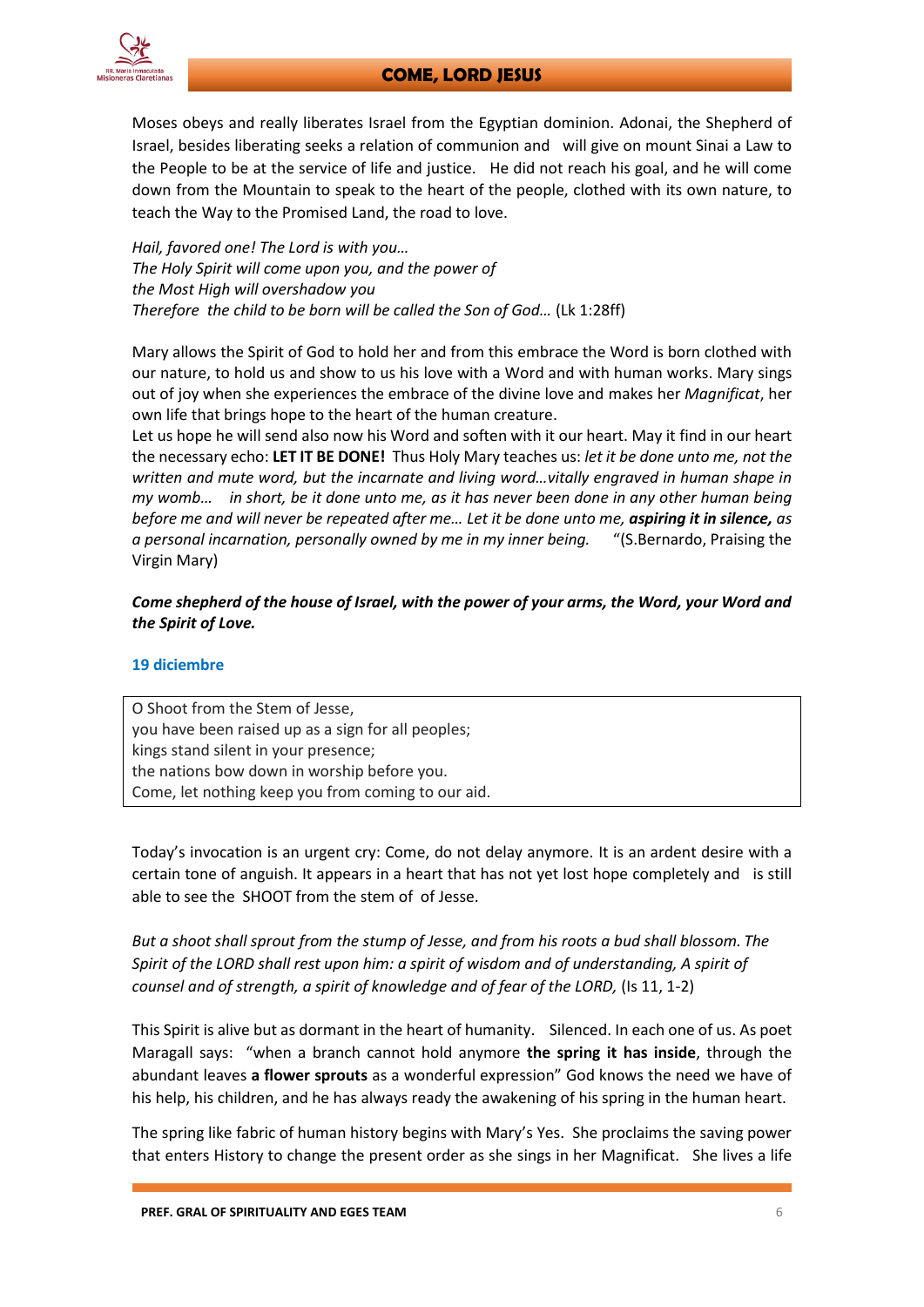

that starts in her center, with a vitality that increases with age and stature through history, from the deep spring she carries inside. The flower that sprouts from her womb is Jesus, the true sprout from David's stem, the desired of the nations.

We are called to continue the weaving of this vital fabric that provides the "warmth" that humanity needs. This is each one's inner spring, the Spirit that dwells in us will be able to renew our life because it points out to a whole new hope.

Make sure you keep alive your sense of wonder, the knowledge of Jesus who does everything new and the hope in Him.

## **20 diciembre**

**O Key of David**, O royal Power of Israel, controlling at your will the gate of heaven: Come, break down the prison walls of death for those who dwell in darkness and the shadow of death; and lead your captive people into freedom.

It is at home, where we find the meaning of life. Ask the homeless. The world is our home, beautifully and carefully arranged for the family Life of the children of God. However, we do not enjoy completely this home, rather we are deteriorating it.

God comes with Jesus to rebuild the house. He is the key. How difficult it is to open a door whose key you do not have… There are tutorials in YouTube with tricks to do it! Jesus is the key, like he also said that he was the Door through which the sheep enter. He gives access to us to a true home, the children of God's home, the ecclesial community. Another antiphon has presented Jesus as the Shepherd, the Good Shepherd according to John. We recover in these O antiphons the **sense of wonder and hope**, because with Him we get back the security of a roof, of a family, of rest and care.

In this task of rebuilding the House, God found a unique and wonderful collaborator, a woman from our human race, who welcomed him in her heart and in her womb. She also had the key to decide the entrance of Jesus in the world, and from her freedom she opened wide her whole being for Most High to dwell in her to become absolute nearness. Even today she keeps giving him to us and she warns us that we can be one of those who when the Word comes to encamp on the earth, do not welcome him. Because our own the door of our heart can be open only from the inside, nobody, not even God can open it by force.

The people of this woman have acknowledged Mary's response to the Creator and sings to her around the whole world: Hail door that let our light go through… Heaven's door… Mother of life, who begot the Creator. Mother of the Cenacle, house of Love, where you gathered the scattered disciples waiting for the Spirit, keep convoking us today to be the family of God, welcoming the Liberator from all kinds of selfishness and slavery in our own home.

Let us sing the Magnificat, with Mary's soul and let us allow God to enter also in our history.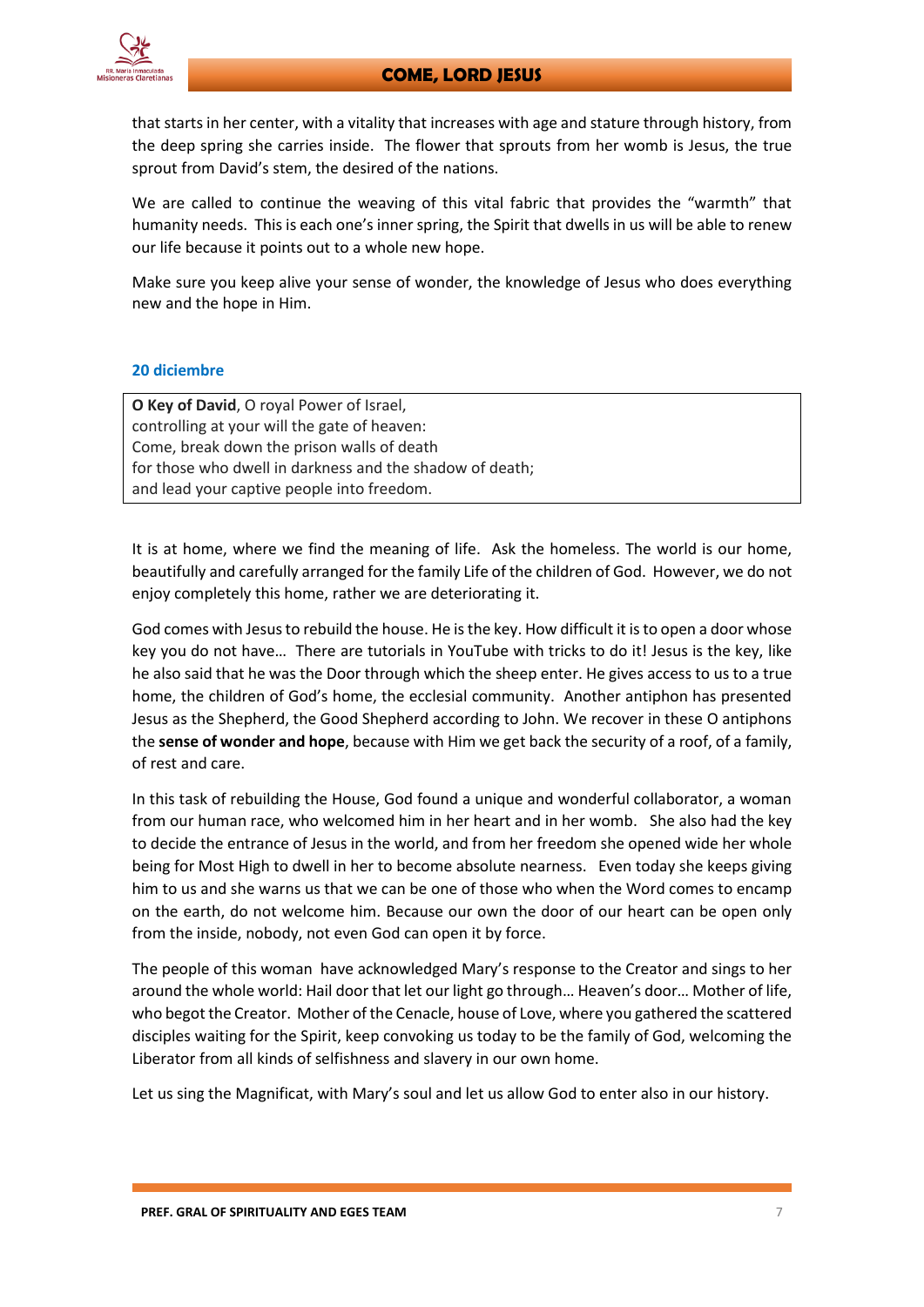

#### **December 21**

**O Radiant Dawn**, splendor of eternal light, sun of justice: Come, shine on those who dwell in darkness and the shadow of death.

Today's antiphon brings to our mind the Benedictus: " the Sun from on high shall break upon us, to shine on those who dwell in darkness and the shadow of death." A day to contemplate, from our situation of darkness and anguish, the Lord as the Sun, as the Light. Like a call from our inner being, that is always with the nostalgia for light and justice, to contemplate the divine light always ready in the strength of his Word and in the living and close example of Holy Mary.

We recall the feeling of joy and serenity that the dawn brings to us, after a long and sleepless night, maybe taking care of a sick person… each dawn leads us to praise and thanksgiving for the life that dawns. We remember the text so typical of Advent-Christmas

*The people who walked in darkness have seen a great light; Upon those who dwelt in the land of gloom a light has shone. You have brought them abundant joy and great rejoicing… For a child is born to us, a son is given us; upon his shoulder dominion rests. They name him Wonder-Counselor, God-Hero, Father-Forever, Prince of Peace.* (Is 9:1-5)

A great light on the lampstand, to shine on those who dwell in the house. A light, a Child wise and strong, but also meek and humble whose kingship shall bring peace to the world. To shine in the house, the Lord has chosen a precious lampstand: Holy Mary. This friend of God, the blessed among all women shall raise on high the lampstand so that the light may reach all the spaces and corners of the House. Mary receives this light on our earth. Thus we greet her with words from the Fathers of the Church:

*Hail full of grace, O you all shinning By you, darkness has disappeared, and light has shone. Hail, O, seven-lamps candelabrum, Adorned with the seven lights of the gifts poured upon by the Spirit. Hail, o Dioptra of happy omens, through which those submerged in darkness and in the shadow of sin, on seeing the Sun of justice who came in glory from on high, have been fully enlithened."*  (S.Andrew of Creta. Hom. 5 on the Annunciation)

We come to Mary to allow the light to dawn upon our darkness and awaken in us the desire of God, of growing in the light.

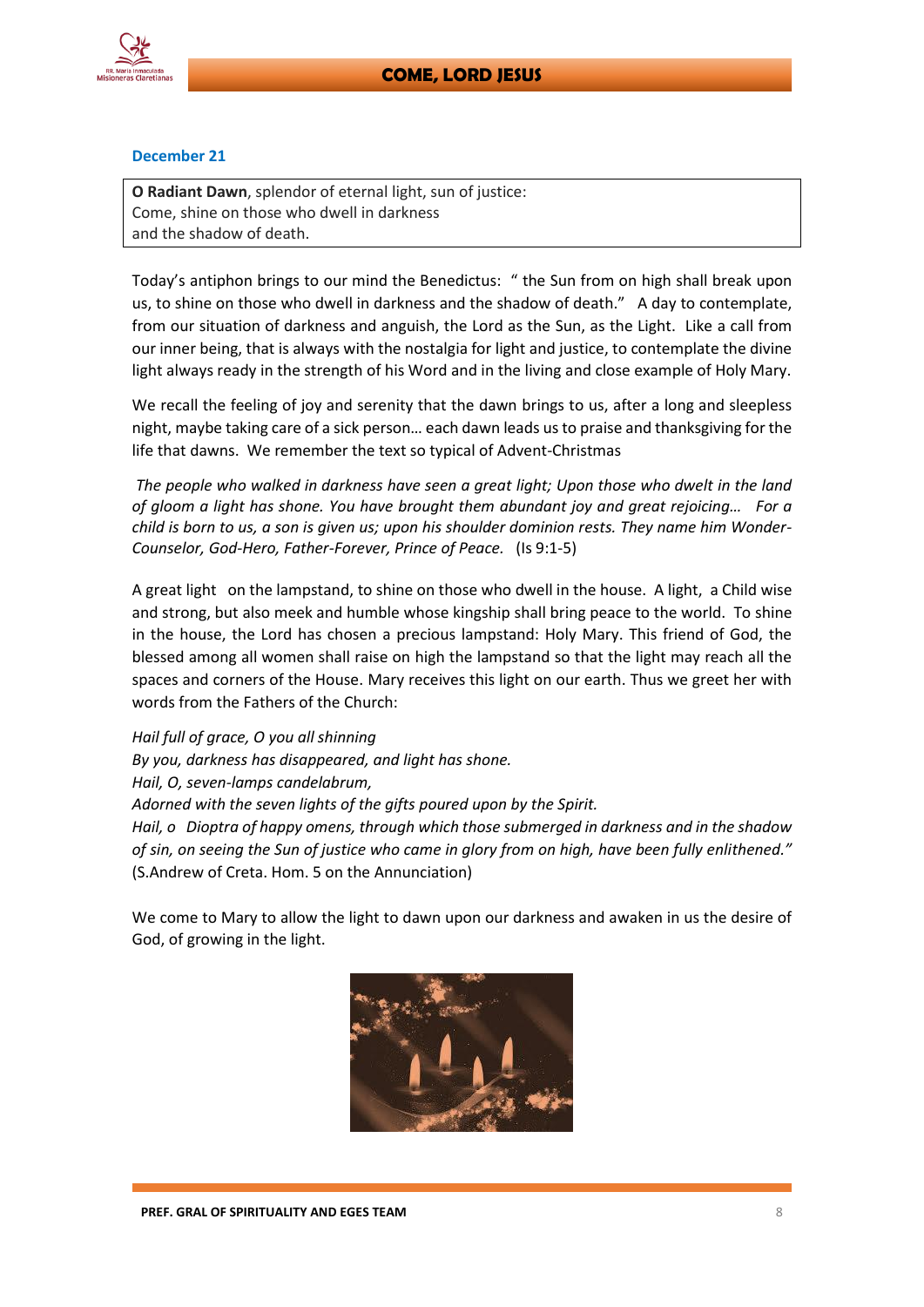

# **22 diciembre**

**O King of all the nations**, the only joy of every human heart; O Keystone of the mighty arch of man: Come and save the creature you fashioned from the dust.

We are beings of clay. Vases beautifully made, even with our cracks that can be sources of life. Like that vase of the tale, that complained to the water boy for not being as perfect as the others, and that she had seen that on her path the flowers and the plants grew for the water that fell through her cracks … it seems that we are always more aware of our fragility than of the "weigh of love" that God deposited when he fashioned our clay. Life blows crack the pot that we are, allowing the precious content of our inner being to fall out. We invoke the potter God who has molded us and blew in our "nose" his breath of life (cf. Gn 2:7). Sometimes we complain and rebel against our Maker, and we hear the invitation of the Prophet Jeremiah to go down to the Potter's workshop to be remolded anew by the power of his Word, new every day…

In the infinite generosity of God and of his love for his creatures, he decides to come to live the experience of our fragility and to teach us how to join together the clay that we are with the water of his breath of life, his Spirit, spring of water welling up to eternal life. In this new creation the point of departure will not be the nothingness. The Creator had kept a special vessel: Holy Mary. She will receive abundantly the Word: Be it done unto me according to your Word! Thus she will become the "spiritual, venerable and worthy of devotion vessel" as we acclaim her in the Rosary.

With Mary we learn how to put every day our humble clay in his Hands to be restored, and to receive his spirit of life. With Mary we learn to reissue the original unity of the human being with God, to collaborate with the Potter to give rise to new pots according to his Wisdom, as she teaches us to sing in the Magnificat: He does great things in me. We sing with her to **awaken more and more in us the desire of Love**, true breath of life in our fragile humanity, and this will make possible the unity, the reconciliation, leaning on the rock of Christ, on the strength of his Word.

## **December 23**

**O Emmanuel**, king and lawgiver, desire of the nations, Savior of all people: Come and set us free, Lord our God.

**"God-is-with-us."** It is not God with me, but with us. The Desired of the nations and savior of the peoples is already close at hand. Maybe we have already made our crib, our manger, where many and diverse characters are present, people of all conditions of life: the Magi, the shepherds, the peasants, the children… diverse Nativity scenes that update the characters that surrounded the Holy Family: the unemployed, the homeless, the abused women, the immigrants… The whole earth is ready to be a Manger, to welcome the Savior of the peoples, the Emmanuel, God-is-with-us, He is such, thanks to the availability of Holy Mary. We found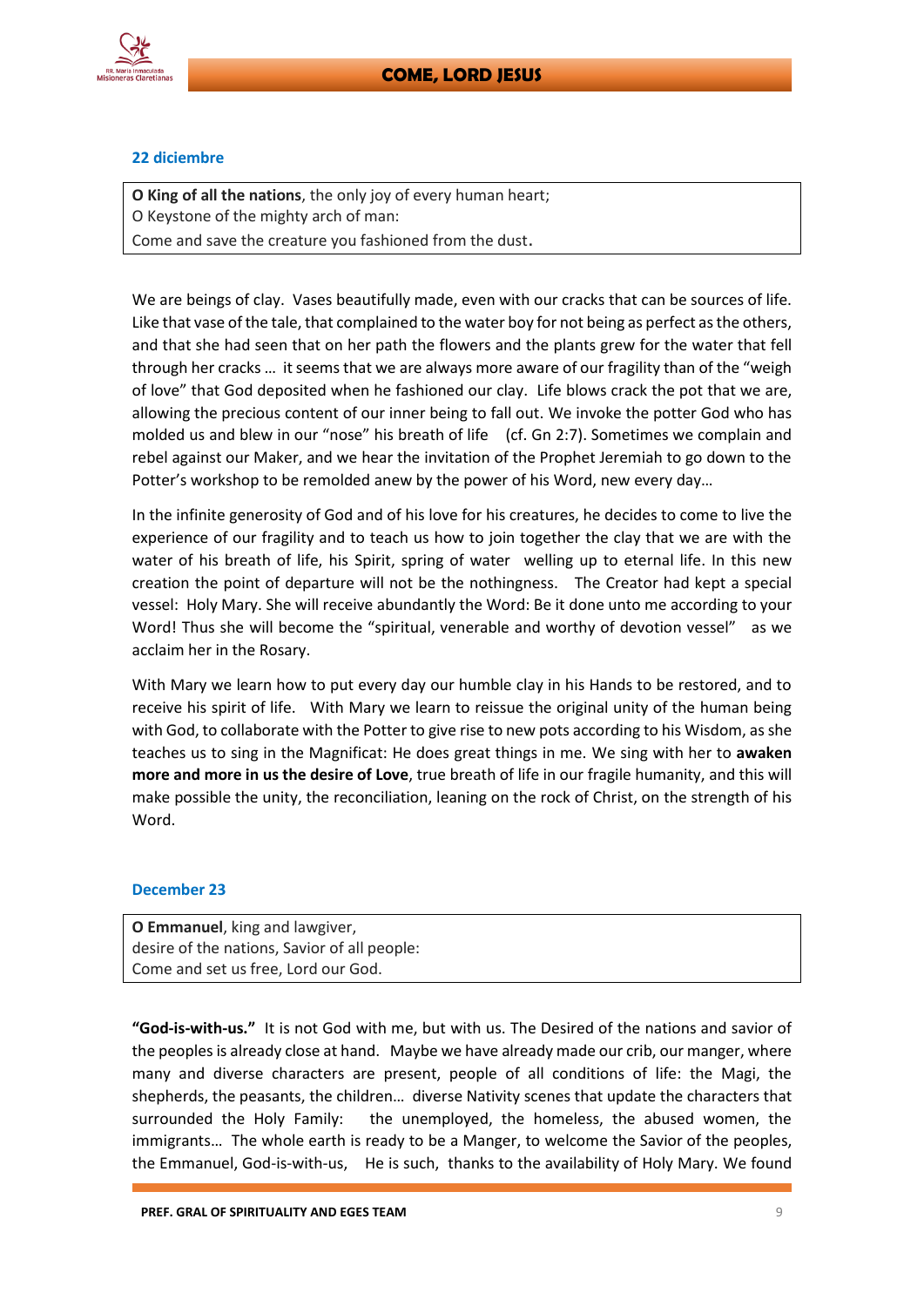

Bethlehem where God Love, who wants to remake that "us," is born. Bethlehem is also the heart of each person. God keeps coming and calls us to live a relationship of friendship with Him, who on clothing himself with our humanity wants to be "friend of all men." This is a great mystery. To welcome the Emmanuel is to open ourselves to fraternity and friendship.

We have journeyed with Mary these last days of Advent from the hand of the Word, giving way to Christmas. We are overcome with the wonder of the pilgrimage of her faith, an inner journey that kept everything in her heart: the unexpected, what she did not understand, the little joys lived with Joseph, or with the companions of the pilgrimage to Bethlehem.

The Major Antiphons, as we said at the beginning, supposed a progression in the mystery of Christ. Till we arrive to what is unthinkable: A God who dawns among us as man, in the fragility of a CHILD, in the most hidden and lost place, in the silence of the night; a God who makes himself present and will pass through the earth in the silence of love, doing good and healing the oppressed. **O marvelous, marvelous exchange!** God becomes man so that the humans may reach God.

Therefore, it is a day **to exercise ourselves in the amazement and contemplation**, with Mary and like Mary. Let us prepare Christmas in the inner silence, not so much with the burden of the external preparations and pre-made greeting cards. The Emmanuel, the sacrament of Love that comes without noise, shows us an open way to the universal fraternity. God-is-with-us not only with me.

God: a CHILD My Lord: a child **Give us light: a child Give us faith: a child Save us: a child My Lord: a child.** 

<https://youtu.be/nSA3pHOtRHg>Sing Nana a Jesús

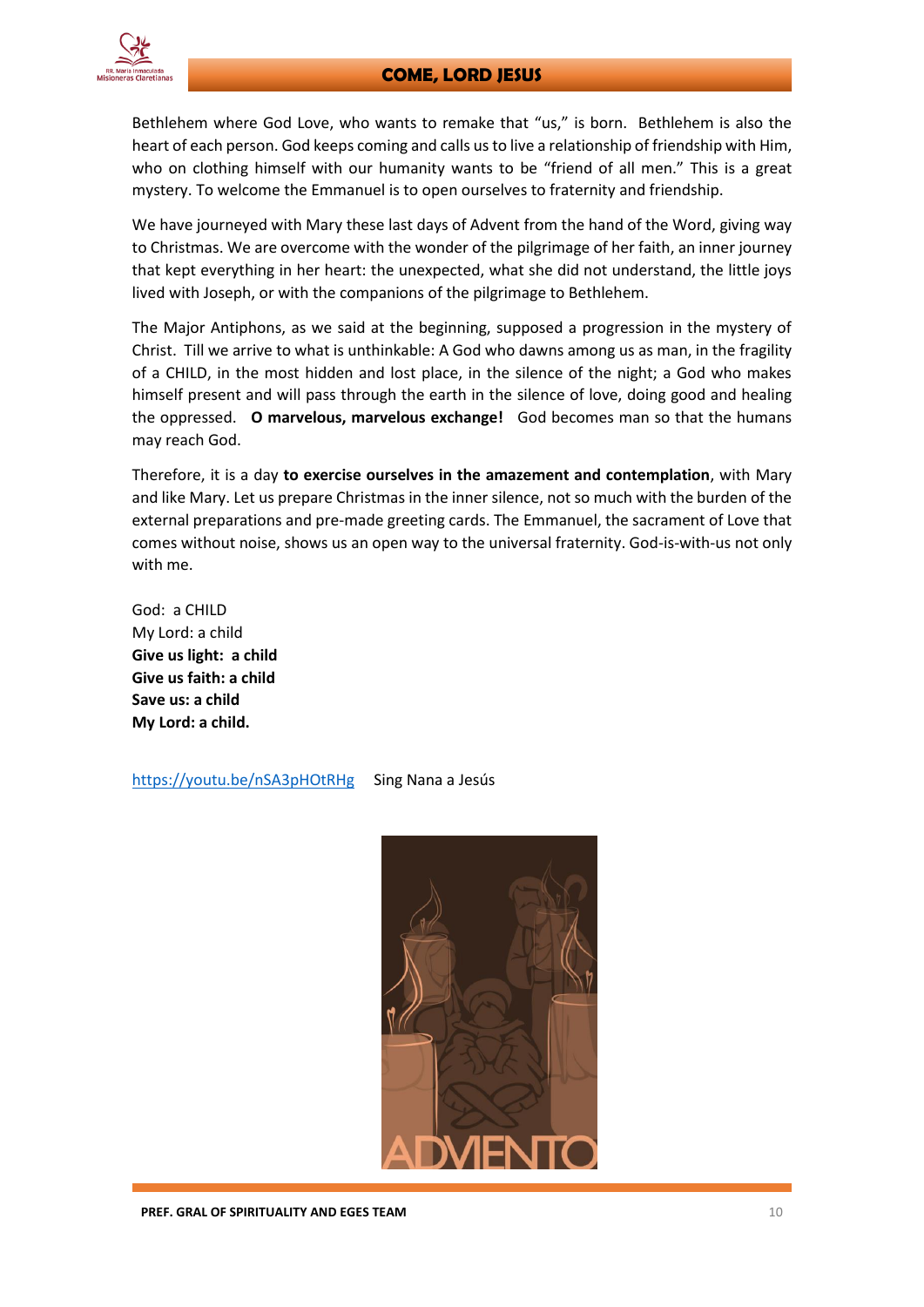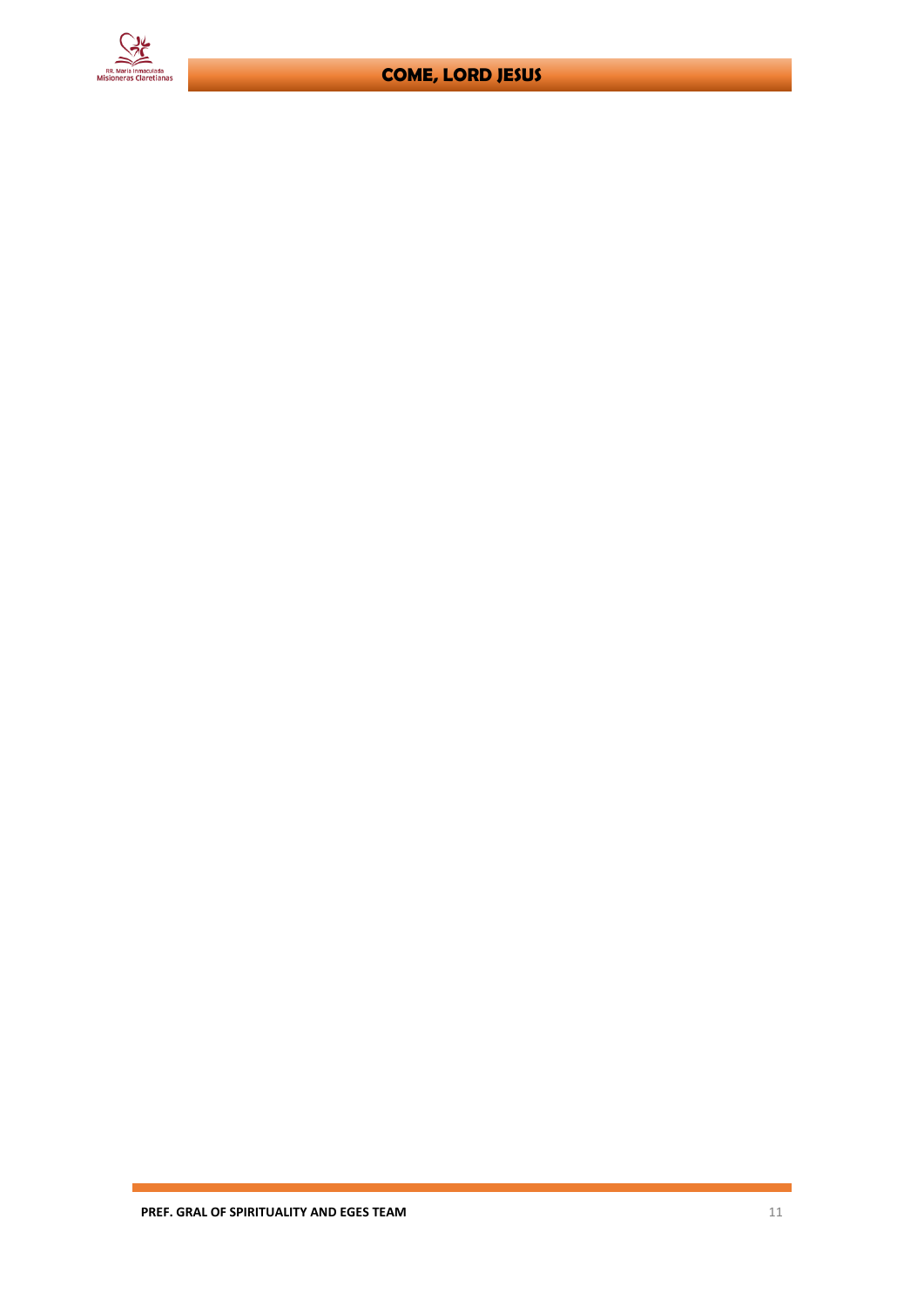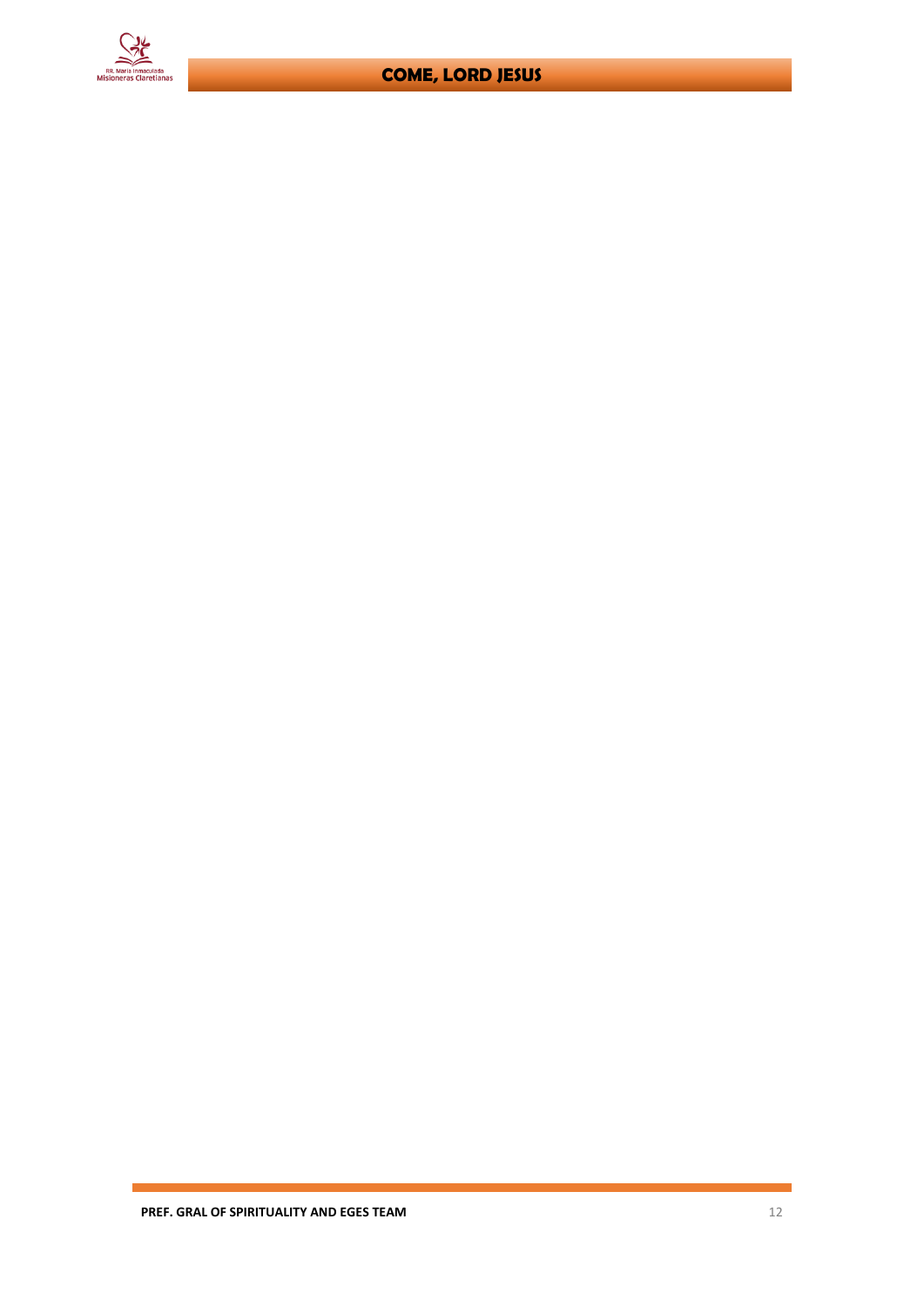